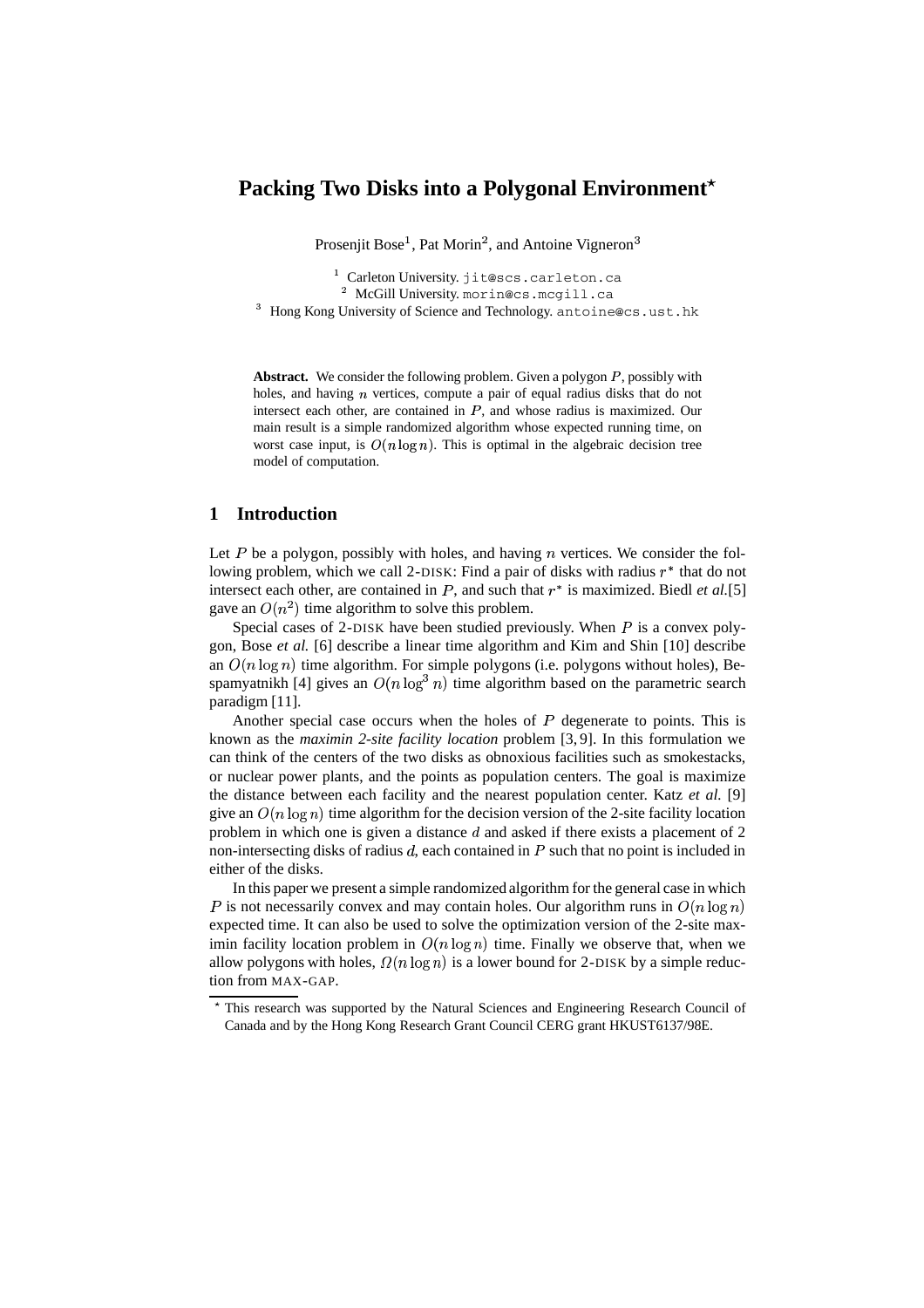The remainder of the paper is organized as follows: Section 2 reviews definitions and previousresults regarding the medial-axis. Section 3 describes our algorithm. Section 4 summarizes and concludes with an open problem.

#### **2 The Medial-Axis**

For the remainder of this paper,  $P$  will be a polygon, possibly with holes, and having  $n$ vertices. The *medial-axis*  $M(P)$  of  $P$  is the locus of all points  $p$  for which there exists a disk centered at  $p$ , contained in  $P$ , and which intersects the boundary of  $P$  in two or more points. See Fig. 1 for an example. Alternatively,  $M(P)$  is a portion of the *Voronoi diagram* of the open line segments and vertices defined by the edges of P. To be more precise, we need to remove the Voronoi edges that are outside  $P$  and those associated with an edge and one of its endpoints. It is well known that the medial-axis consists of  $O(n)$  straight line segments and parabolic arcs.



**Fig. 1.** The medial-axis of a polygon with a triangular hole.

Algorithmically, the medial-axis is well understood. There exists an  $O(n)$  time algorithm [7] for computing the medial-axis of a polygon without holes and  $O(n \log n)$ time algorithms for computing the medial-axis of a polygon with holes [2]. Furthermore, these algorithms can compute a representation in which each segment or arc is represented as a segment or arc in  $\mathbb{R}^3$ , where the thi  $3$ , where the third dimension gives the radius of the disk that touches two or more points on the boundary of  $P$ .

We say that a point  $p \in P$  *supports* a disk of radius  $r$  if the disk of radius  $r$  centered at p is contained in P. We call a vertex, parabolic arc or line segment x of  $M(P)$  an *elementary object* if the radius of the largest disk supported by  $p \in x$  is monotone as p moves from one endpoint of x to the other. Each edge of  $M(P)$  can be split into two elementary objects. Thus,  $M(P)$  can be split into  $O(n)$  elementary objects whose union is  $M(P)$ .

#### **3 The Algorithm**

Next we describe a randomized algorithm for 2-DISK with  $O(n \log n)$  expected running time. We begin by restating 2-DISK as a problem of computing the diameter of a set of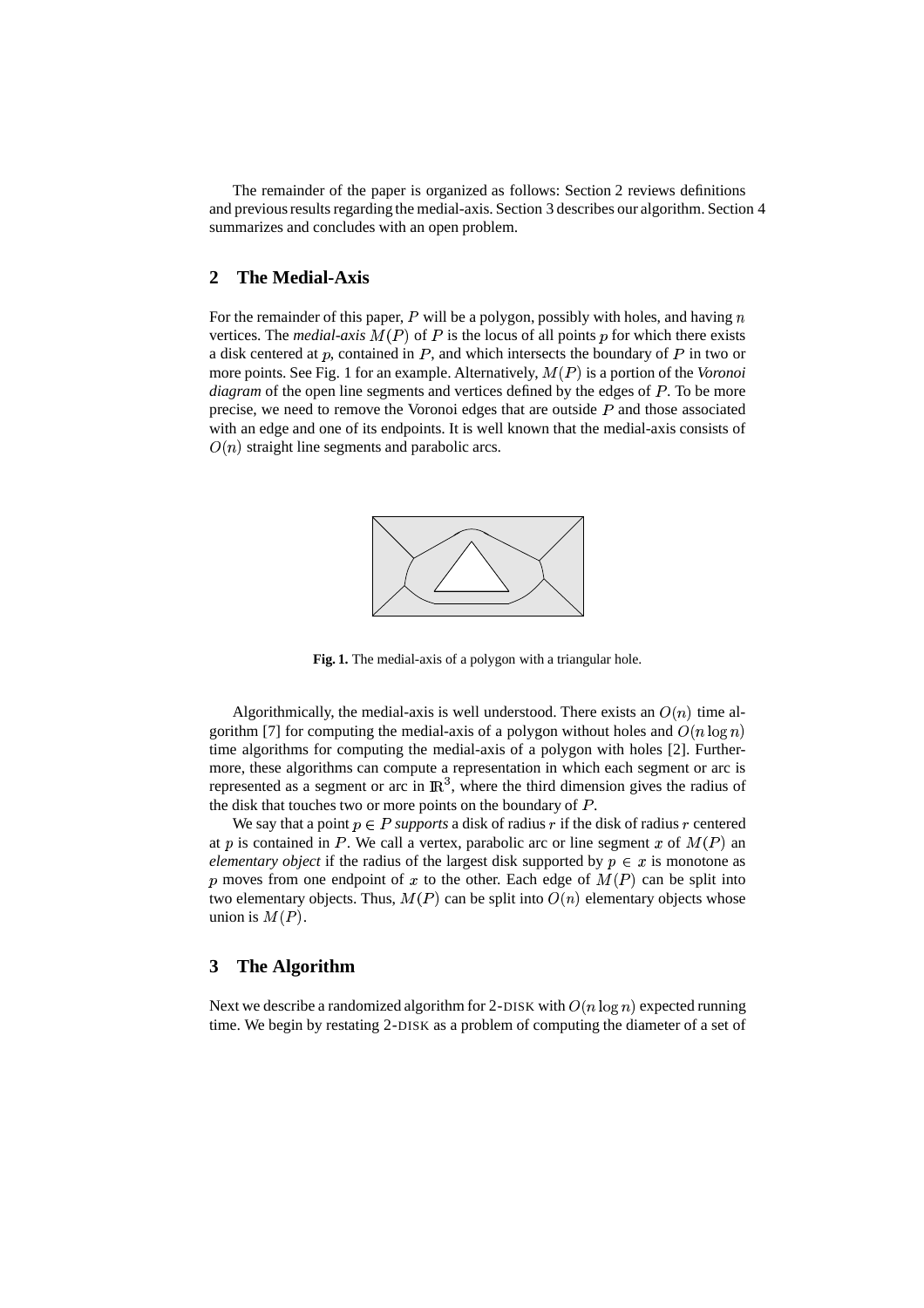elementary objects under a rather unusual distance function. We then use an algorithm based on the work of Clarkson and Shor [8] to solve this problem in the stated time.

The following lemma, of which similar versions appear in Bose *et al.* [6] and Biedl *et al.* [5], tells us that we can restrict our search to disks whose centers lie on  $M(P)$ .

**Lemma 1.** Let  $D_1$  and  $D_2$  be a solution to 2-DISK which maximizes the distance be $t$ ween  $D_1$  and  $D_2$  and let  $p_1$  and  $p_2$  be the centers of  $D_1$  and  $D_2$ , respectively. Then  $D_1$  $a$ nd  $D_2$  each intersect the boundary of  $P$  in at least two points and hence  $p_1$  and  $p_2$  are *points of*  $M(P)$ .

*Proof.* Refer to Fig. 2. Suppose that one of the disks, say  $D_1$ , intersects the boundary of P in at most one point. Let  $o_1$  be this point, or if  $D_1$  does not intersect the boundary of P at all then let  $o_1$  be any point on the boundary of  $D_1$ . Note that there is some value of  $\epsilon > 0$  such that  $D_1$  is free to move by a distance of  $\epsilon$  in either of the two directions perpendicular to the direction  $\overrightarrow{p_1 \circ f}$  while keeping  $D_1$  in the interior of P. However, movement in at least one of these directions will increase the distance  $|p_1p_2|$ , which is a contradiction since this distance was chosen to be maximal over all possible solutions to 2-DISK.



**Fig. 2.** The proof of Lemma 1

Let  $x_1$  and  $x_2$  be two elementary objects of  $M(P)$ . We define the *distance* between  $x_1$  and  $x_2$ , denoted  $d(x_1, x_2)$  as  $2r$ , where r is the radius of the largest pair of equalradius non-intersecting disks  $d_1$  and  $d_2$ , contained in P and with  $d_i$  centered on  $x_i$ , for  $i = 1, 2$ . There are two points to note about this definition of distance: (1) if the distance between two elementary objects is  $2r$ , then we can place two non-intersecting disks of radius  $r$  in  $P$ , and (2) the distance from an elementary object to itself is not necessarily 0. Given two elementary objects it is possible, in constant time, to compute the distance between them as well as the locations of 2 disks that produce this distance [5].

Let  $E$  be the set of elementary objects obtained by taking the union of the following three sets of elementary objects:

1. the set of vertices of  $M(P)$ ,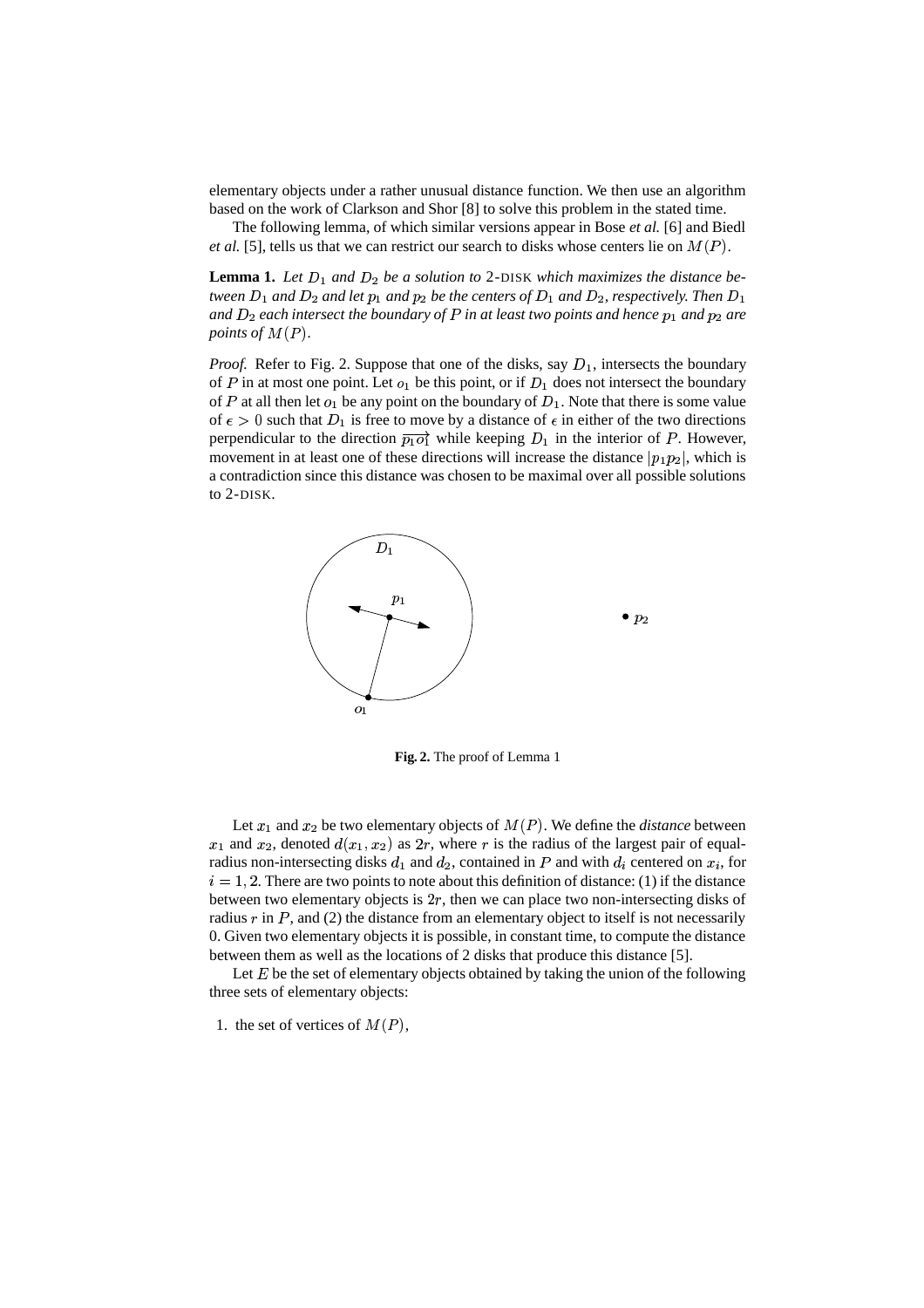- 2. the set of elementary line segments obtained by splitting each straight line segment of  $M(P)$  into at most two elementary objects.
- 3. the set of elementary parabolic arcs obtained by splitting each parabolic arc of  $M(P)$  into at most two elementary objects.

We call the *diameter* of E the maximum distance between any pair  $x, y \in E$ , where distance is defined as above. Now, it should be clear from Lemma 1 that 2-DISK can be solved by finding a pair of elements in  $E$  whose distance is equal to the diameter of  $E<sup>1</sup>$ 

Thus, all that remains is to devise an algorithm for finding the diameter of  $E$ . Let  $m$ denote the cardinality of E and note that, initially,  $m = O(n)$ . Motivated by Clarkson and Shor [8], we compute the diameter using the following algorithm. We begin by selecting a random element x from E and finding the element  $x' \in E$  whose distance from x is maximal, along with the corresponding radius r. This can be done in  $O(m)$ time, since each distance computation between two elementary objects can be done in constant time. Note that  $r$  is a lower bound on  $r^*$ . We use this lower bound to do *trimming* and *pruning* on the elements of E.

We trim each element  $y \in E$  by partitioning y into two subarcs,<sup>2</sup> each of which may be empty. The subarc  $y$ , is the part of y supporting disks of radius greater than or equal to r. The subarc  $y<sub>0</sub>$  is the remainder of y. We then *trim*  $y<sub>0</sub>$  from y by removing y from E and replacing it with  $y$ . During the trimming step we also remove from E any element that does not support a disk of radius greater than  $r$ . Each such trimming operation can be done in constant time, resulting in an  $O(n)$ ) running time for this step.

Next, we prune E. For any arc  $y \in E$ , the *lowest point* of y is its closest point to the boundary of  $P$ . In the case of ties, we take a point which is closest to one of the endpoints of  $P$ . By the definition of elementary objects, the lowest point of  $y$  is therefore an endpoint of  $y$ . The closed disk with radius  $r$  centered on the lowest point of y is denoted by  $D(y)$ . We discard all the elements  $y \in E$  such that  $D(y) \cap D(x) \neq \emptyset$  $D(x) \neq \emptyset$ for all  $x \in E$ .

Pruning can be performed in  $O(m \log m)$  time by co ) time by computing, for each lowest endpoint  $p$ , a matching lowest endpoint  $q$  whose distance from  $p$  is maximal and then discarding  $p$  if  $|pq| \leq 2r$ . This computation is known as *all-pairs furthest neighbors* and can be completed in  $O(m \log m)$  time [1]. ) time  $[1]$ .

Once all trimming and pruning is done, we have a new set of elementary objects  $E'$  on which we recurse. The recursion completes when  $|E'| < 2$ , at which point we compute the diameter of  $E'$  in constant time using a brute-force algorithm. We output the largest pair of equal-radius non-overlapping disks found during any iteration of the algorithm.

To prove that this algorithm is correct we consider a pair of non-intersecting disks  $D_1$  and  $D_2$ , each contained in P and having radius  $r^*$ , centered at  $p_1$  and  $p_2$ , respectively, such that the Euclidean distance  $|p_1p_2|$  is maximal. The following lemma shows that  $p_1$  and  $p_2$  are not discarded from consideration until an equally good solution is found.

 $1$  Here we use the term "pair" loosely, since the diameter may be defined by the distance between an elementary object and itself.

<sup>&</sup>lt;sup>2</sup> We use the term subarc to mean both parts of segments and parts of parabolic arcs.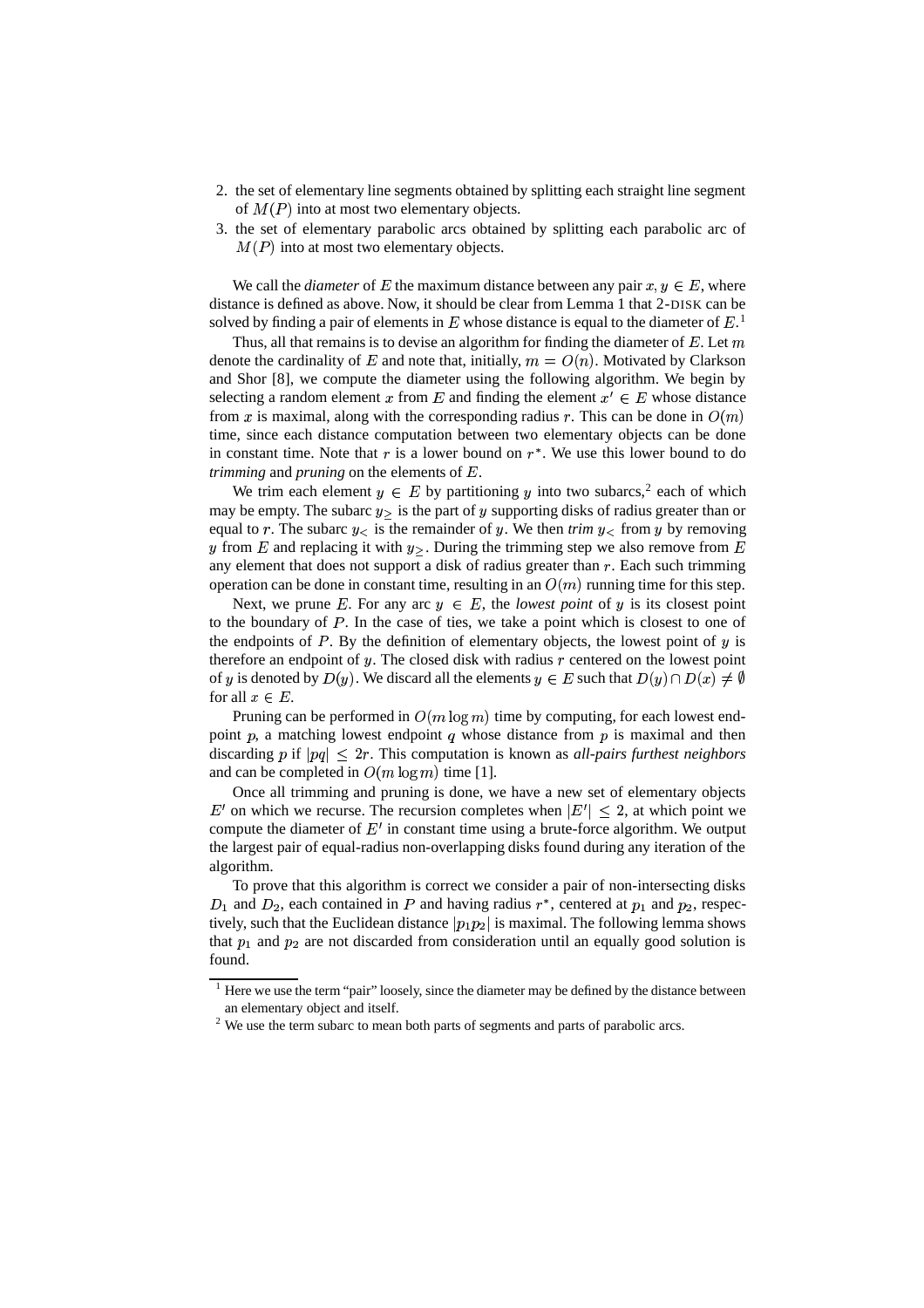**Lemma 2.** If, during the execution of one round,  $\{p_1, p_2\} \subset \bigcup E$  and  $r < r^*$ , then  $\{p_1, p_2\} \subset \bigcup E'$  at the end of the round.

*Proof.* We need to show that at the end of the round, there exists elementary objects  $y_1, y_2 \in E'$  such that  $p_1 \in y_1$  and  $p_2 \in y_2$ . More specifically, we need to show there exists  $y_1, y_2 \in E$  such that  $p_1$ , respectively  $p_2$  is not trimmed from  $y_1$ , respectively  $y$  , and  $y_1$  and  $y_2$  are not pruned.

To see that  $p_1$  and  $p_2$  are not trimmed from any elementary object that contains them we simply note that  $p_1$  and  $p_2$  both support disks of radius  $r^* > r$  and are therefore not trimmed.

To prove that  $y_1$  and  $y_2$  are not pruned we subdivide the plane into two open halfspaces  $H_1$  and  $H_2$  such that all points in  $H_1$  are closer to  $p_1$  than to  $p_2$  and vice-versa. We denote by  $L$  the line separating these two halfspaces.

Recall that, after trimming, an elementary object x is only pruned if  $D(x) \cap D(y) \neq 0$  $\emptyset$  for all  $y \in E$ . We will show that  $D(y_1) \subseteq H_1$  and  $D(y_2) \subseteq H_2$ , therefore  $D(y_1) \cap$  $D(y_2) = \emptyset$  and neither  $y_1$  nor  $y_2$  are pruned. It suffices to prove that  $D(y_1) \subseteq H_1$ since a symmetric argument shows that  $D(y_2) \subseteq H_2$ . We consider three separate cases depending on the location of  $p_1$  on  $M(P)$ .

**Case 1:**  $p_1$  is a vertex of  $M(P)$ . In this case we choose  $y_1$  to be the singleton elementary object  $\{p_1\}$ . Thus,  $D(y_1)$  is centered at  $p_1$ . Furthermore, the distance between  $p_1$  and L is at least  $r^* > r$ . Therefore, one point of  $D(y_1)$  is contained in  $H_1$  and  $D(y_1)$  does not intersect the boundary of  $H_1$  so it must be that  $D(y_1) \subseteq H_1$ .



**Fig. 3.** The proof of Lemma 2 Case 2

**Case 2:**  $p_1$  lies in the interior of a straight line segment of  $M(P)$ . Let  $p'_1$  be the lower endpoint of  $y_1$ . Let  $\theta$  be the angle  $(p_2p_1, p_1p'_1)$  (see Fig. 3). If  $\theta \in [-\pi/2, \pi/2]$  then we can move  $p_1$  slightly in the direction opposite to  $p'_1$  while keeping  $D_1$  inside P, thus contradicting the assumption that  $|p_1p_2|$  is maximal. Therefore  $\theta \in [\pi/2, 3\pi/2]$ , which implies that  $D(y_1)$  lies in  $H_1$ .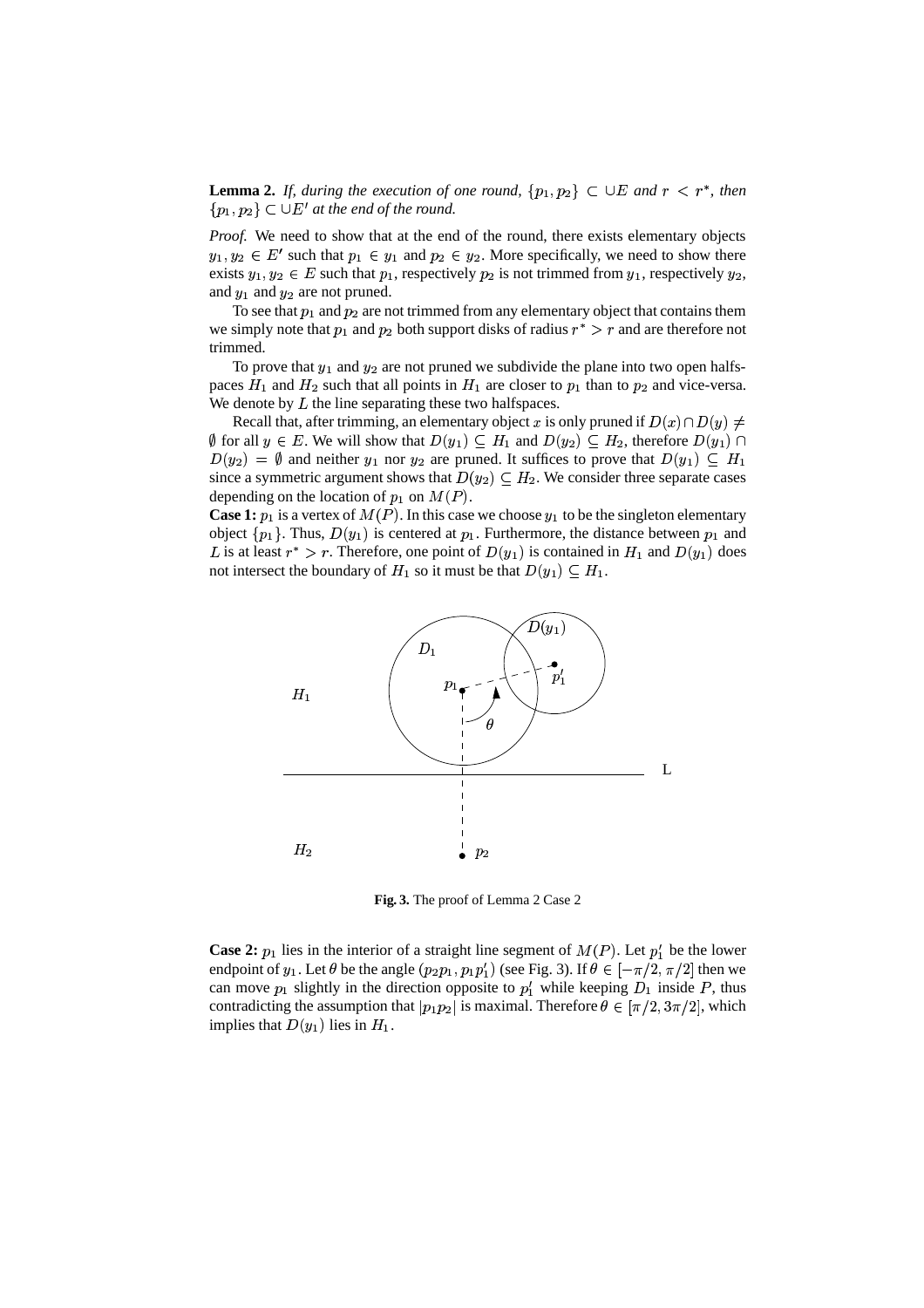**Case 3:**  $p_1$  lies in the interior of a parabolic arc of  $M(P)$ . In this case  $D_1$  is tangent to an edge  $e_1$  of P and touches one of its vertices v.  $p'_1$  still denotes the lower endpoint of  $y_1$ . Without loss of generality, assume that  $e_1$  is parallel to the x-axis and  $x(p'_1) < x(p_1)$ (see Fig. 4). Let L' be the line parallel to L that crosses the segment  $[p_1, p_2]$  and that is tangent to  $D_1$ . We denote by  $o_1$  the point where  $e_1$  is tangent to  $D_1$ , and we denote by  $o'_1$  the point such that  $(o_1, o'_1)$  is a diameter of  $D_1$ . Finally, the convex hull of  $D_1$  and  $D(y_1)$  is denoted by  $\mathcal{C}$ .



**Fig. 4.** The proof of Lemma 2 Case 3.

It must be that  $x(p_2) > x(p_1)$ , otherwise  $p_1$  and  $D_1$  could be moved in the positive x direction while keeping  $D_1$  in P. This would increase the distance  $|p_1p_2|$  which is defined as maximal. It follows that  $L'$  is tangent to  $D_1$  along the counterclockwise arc  $(o'_1, o_1)$ . Then L' is tangent to C, so by convexity C lies on the same side of L' as  $p_1$ which implies that  $D_1$  is contained in  $H_1$ .

Let  $d_i$  denote the distance of the furthest element in  $E$  from  $x_i$ , and suppose for the sake of analysis that the elements of E are labeled  $x_1, \ldots, x_n$  so that  $d_i \leq d_{i+1}$ . The following lemma helps to establish the running time of the algorithm.

**Lemma 3.** If we select  $x = x_i$  as the random element, then we discard all  $x_j \in E$  such *that*  $j \leq i$  *from*  $E$ .

*Proof.* For any  $j \leq i$ , either  $x_j$  does not support a disk of radius greater than  $d_i$ , or every point on  $x_j$  that supports a disk of radius  $d_i$  is of distance at most  $d_i$  from any other point of  $M(P)$  that supports a disk of radius  $d_i$ .

In the first case,  $x_j$  is removed from E by trimming. In the second case,  $D(x_j) \cap$  $D(x_k) \neq \emptyset$  for all  $x_k \in E$  and  $x_j$  is removed by pruning.

Finally, we state and prove our main theorem.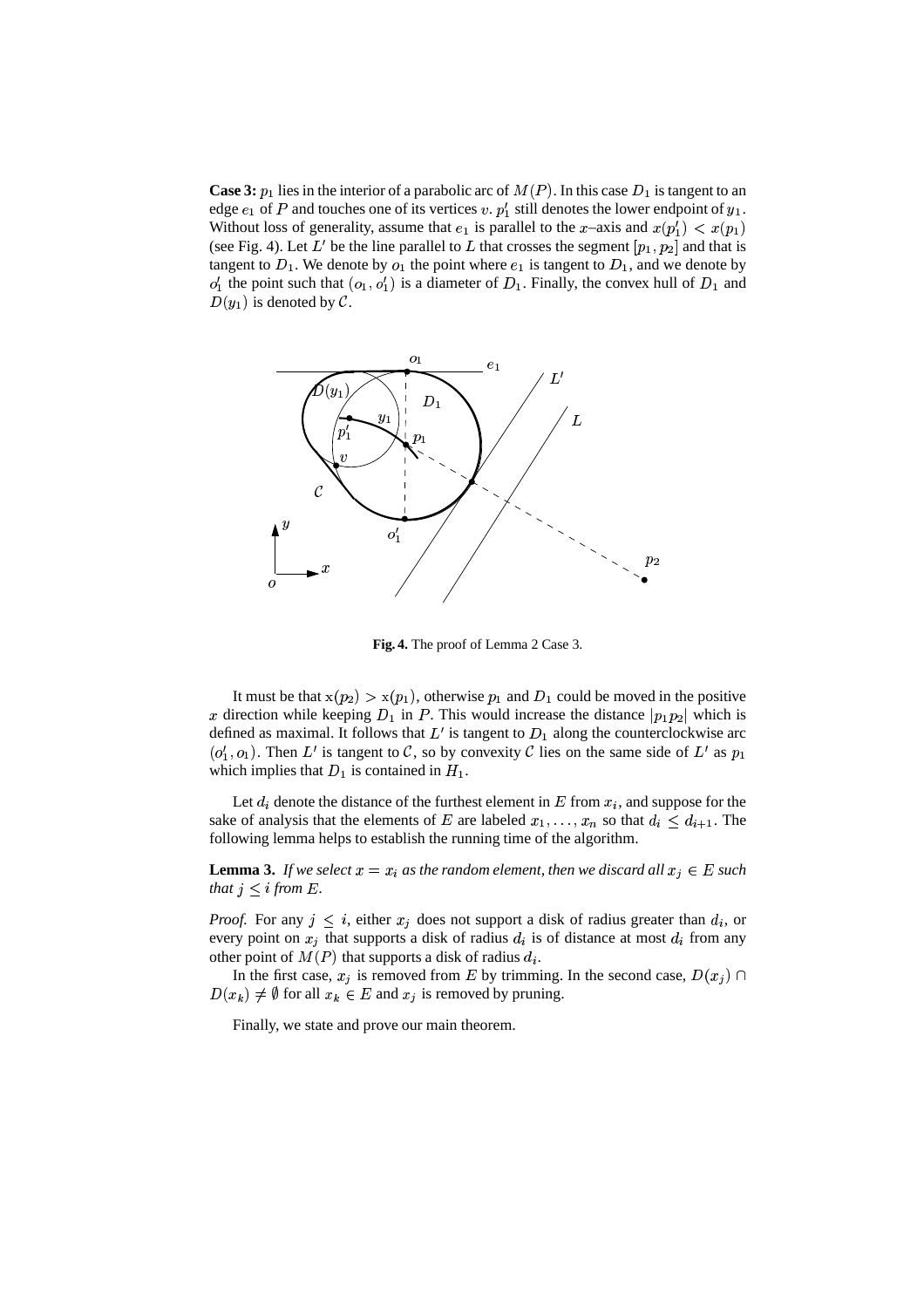**Theorem 1.** *The above algorithm solves* 2-DISK *in*  $O(n \log n)$  *expected time.* 

*Proof.* The algorithm is correct because, by Lemma 2, it never discards  $p_1$  nor  $p_2$  until it has found a solution with  $r = r^*$ , at which point it has already found an optimal solution that will be reported when the algorithm terminates.

To prove the running time of the algorithm, we use the following facts. Each round of the algorithm can be completed in  $O(m \log m)$  time where m is ) time where  $m$  is the cardinality of  $E$ at the beginning of the round. By Lemma 3, when we select  $x_i$  as our random element, all elements  $x_j$  with  $j \leq i$  disappear from E. Therefore, the expected running time of the algorithm is given by the recurrence

$$
T(m) \leq \frac{1}{m} \sum_{i=1}^{m} T(m-i) + O(m \log m) ,
$$

which readily solves to  $O(m \log m)$ . Since  $m \in O(n)$ ). Since  $m \in O(n)$ , this completes the proof.

# **4 Conclusions**

We have given a randomized algorithm for 2-DISK that runs in  $O(n \log n)$  expected time. The algorithm is considerably simpler than the  $O(n \log^3 n)$  algor algorithm of Bespamyathnikh [4] and has the additional advantage of solving the more general problem of polygons with holes. Although we have described our algorithm as performing computations with distances, these can be replaced with squared distances to yield an algorithm that uses only algebraic computations.

In the algebraic decision tree model of computation, one can also prove an  $\Omega(n \log n)$ lower bound on any algorithm for 2-DISK through a reduction from MAX-GAP [12]. Suppose that the input to MAX-GAP is  $y_1, \ldots, y_n$ . Without loss of generality one can assume that  $y_1 = \min\{y_i : 1 \le i \le n\}$  and  $y_n = \max\{y_i : 1 \le i \le n\}$ . We then construct a rectangle with top and bottom sides at  $y_1$  and  $y_n$ , respectively, and with width  $2(y_n - y_1)$ . The interior of this rectangle is then partitioned into rectangles with horizontal line segments having y coordinates  $y_1, \ldots, y_n$ . See Fig. 5 for an example.



**Fig. 5.** Reducing MAX-GAP to 2-DISK.

It should then be clear that the solution to 2-DISK for this problem corresponds to placing two disks in the rectangle corresponding to the gap between  $y_i$  and  $y_{i+1}$  $\mathbf{1}$  . The set of  $\mathbf{1}$